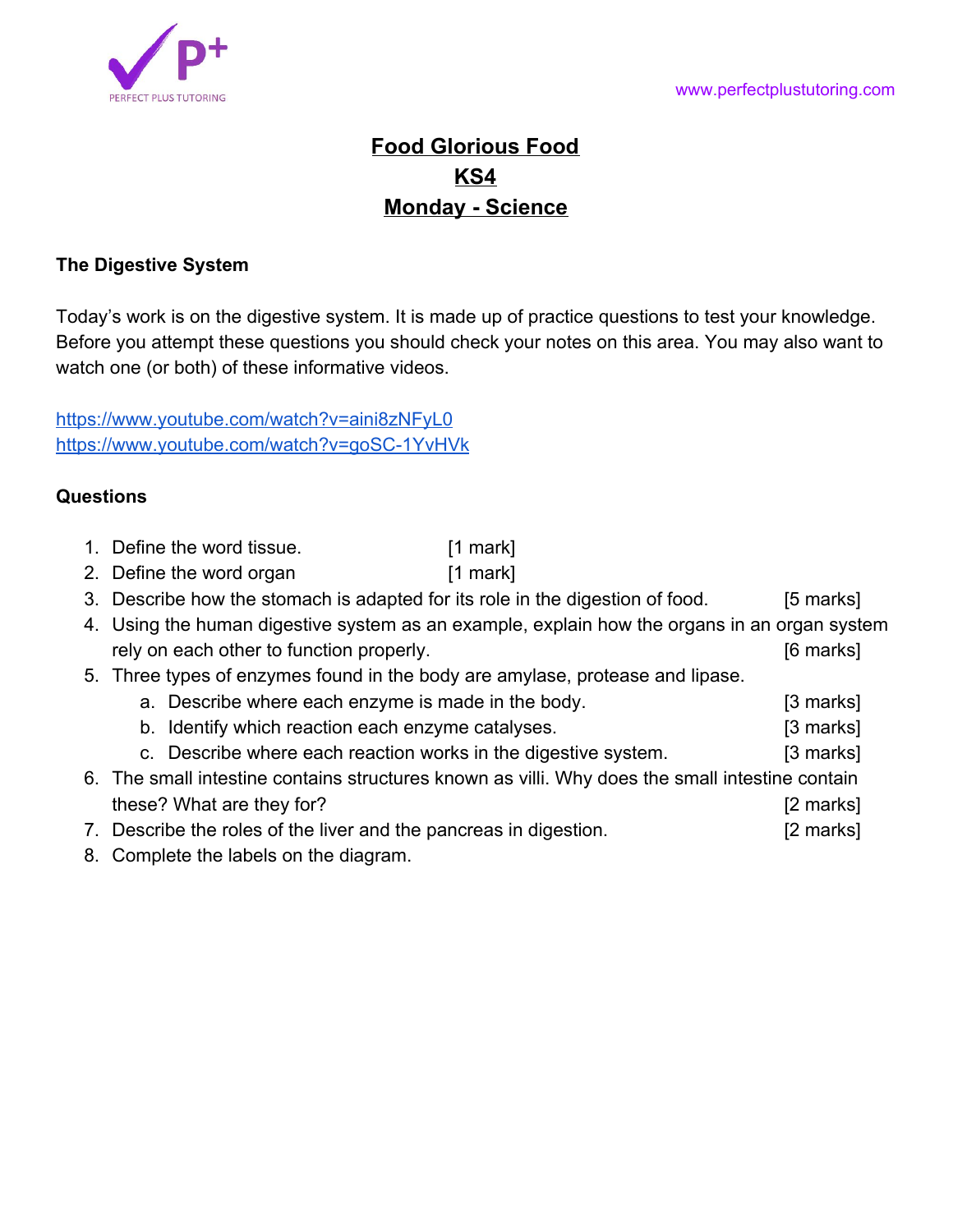



| tongue   | salivary gland | liver           | gall bladder | small intestine | qullet |
|----------|----------------|-----------------|--------------|-----------------|--------|
| pancreas | stomach        | large intestine | appendix     | rectum          | anus   |

9. Complete the table with the correct organs.

| Organ | <b>Function</b>                                                                                                                                                            |
|-------|----------------------------------------------------------------------------------------------------------------------------------------------------------------------------|
|       | Here the food is chewed and moistened with saliva. The food is shaped<br>into a round ball before it is swallowed.                                                         |
|       | This is a tube that squeezes the food down to the stomach.                                                                                                                 |
|       | This is a bag that churns up the food. It contains gastric juice and<br>hydrochloric acid. Gastric juice contains an enzyme that digests protein.<br>The acid kills germs. |
|       | This is a very long tube that the food passes into after it leaves the                                                                                                     |